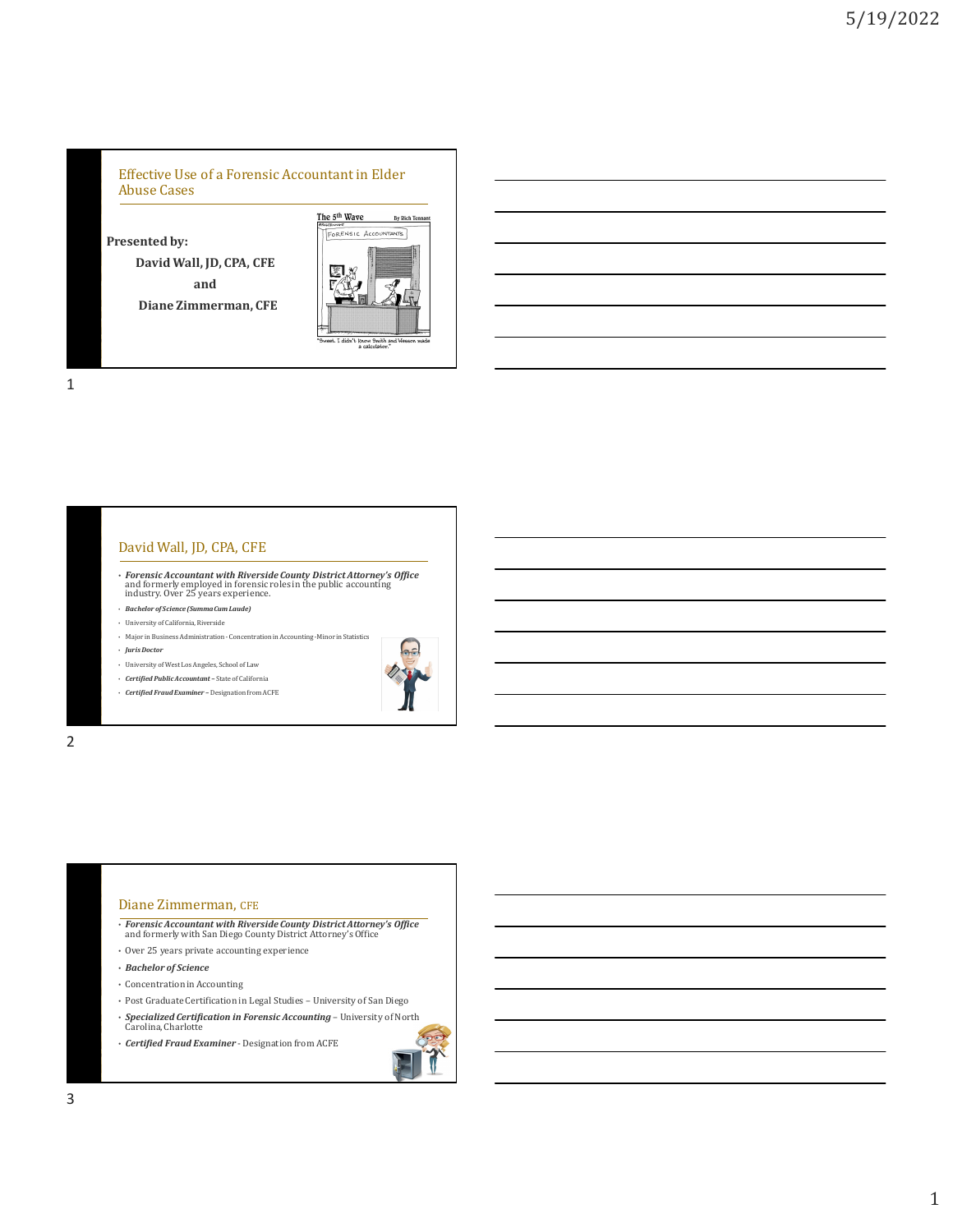A *forensic accountant*is an accountant who goes to court to explain the meaning of accounting and financial information to judges and juries.

What is Forensic Accounting?<br>
A *forensic accountant* is a accountant who goes<br>
to count to explain the meaning of accounting<br>
and financial information to judges and juries.<br>
Within the criminal justice system, *forensic* Within the criminal justice system, *forensic*<br>*accounting* involves the analysis of financial<br>data, including bank, brokerage, escrow, and<br>title company records in relation to alleged<br>violations of the penal code.

The forensic accountant pieces together various pieces of financial data and looks for anomalies and irregularities that are red-flags of fraud.

**sedures bankruptcy.**<br>Waluation



#### Benefits of using a Forensic Accountant

- Help Investigators, Attorneys and Elder Care Agencies understand the financial flow
- Trace money
- Quantify the loss
- Create timelines
- Identify additional defendants and co-conspirators
- $\bullet~$  Identify additional victims and witnesses
- Identify assets for seizure

5

### Benefits continued

- Obtaining additional documents
- Assistance in interviewing witnesses
- Settlement discussion and negotiations
- Assemble documents for court
- Review and critique work of opposing expert
- Testify as an Expert Witness
- Not a replacement for the Detective a supplement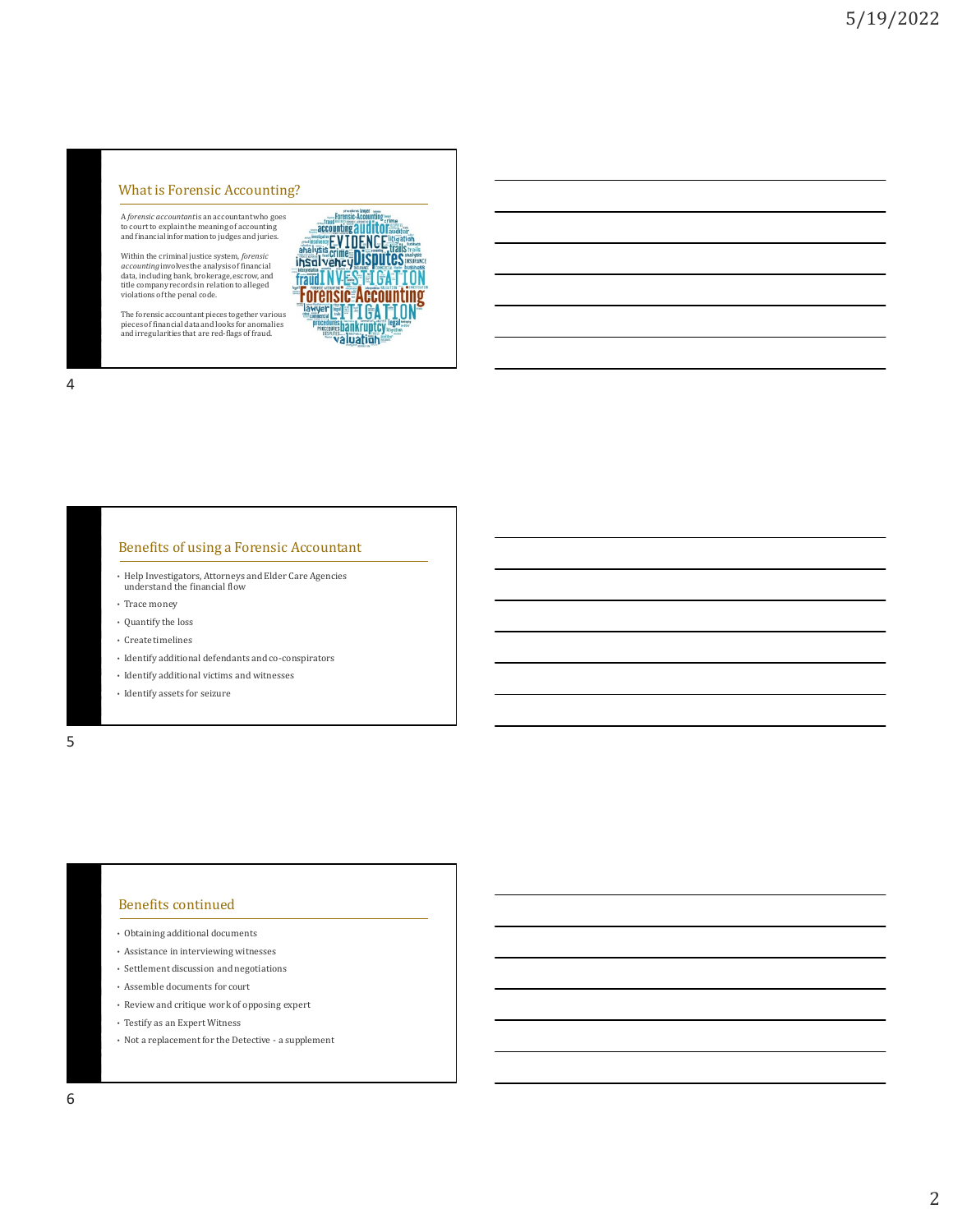#### Case Study – People v. Kieffer-Geoff

- 
- Victim: 77-year-old widower. Defendant: 63-year-old divorced woman.
- Met through church. Began dating in 2015.
- In July 2016, Victim opened joint accounts with Defendant. • Defendant persuaded Victim to move his money from his accounts into joint
- accounts with Defendant. • Defendant next moved funds from joint accounts into her sole accounts. • Defendant then "donated" the money to an alleged charitable corporation—
- one that she controlled.

7

#### Case Study – People v. Vanian

- Victim: Wealthy 80ish year old Widow
- Defendants: Mid 40's Brother and Sister
- 
- Friends of Victim's Granddaughter Victim entrusts Defendant to help facilitate issues with her Trust • Defendant actually did a decent job handling Trust issues to the benefit of
- Widow
- Defendant hires his Sister to manage the Victim's books
- Defendant then used Victim's funds to invest in a business, purchase multiple high end cars, and homes • Granddaughter finds hidden Bank Statements
- 
- Brother and Sister are sued in civil court and Victim is awarded over \$3 million in damages.
- Brother flees to Dubai. Sister is prosecuted and sentenced to 7 years in ison. Brother still on the lam

8

# Financial Accounts Investigation & Reconstruction Helpful Documents

- Financial Institution Records:
- Bank State • Checks
- Deposits
- Wire Transfers
- Withdrawal Slips
- Debit Memos
- Credit Memos • Cashier's Checks
- Signature Cards
- List of whom Debit Cards were issued
- Credit Cards and Loan Documents